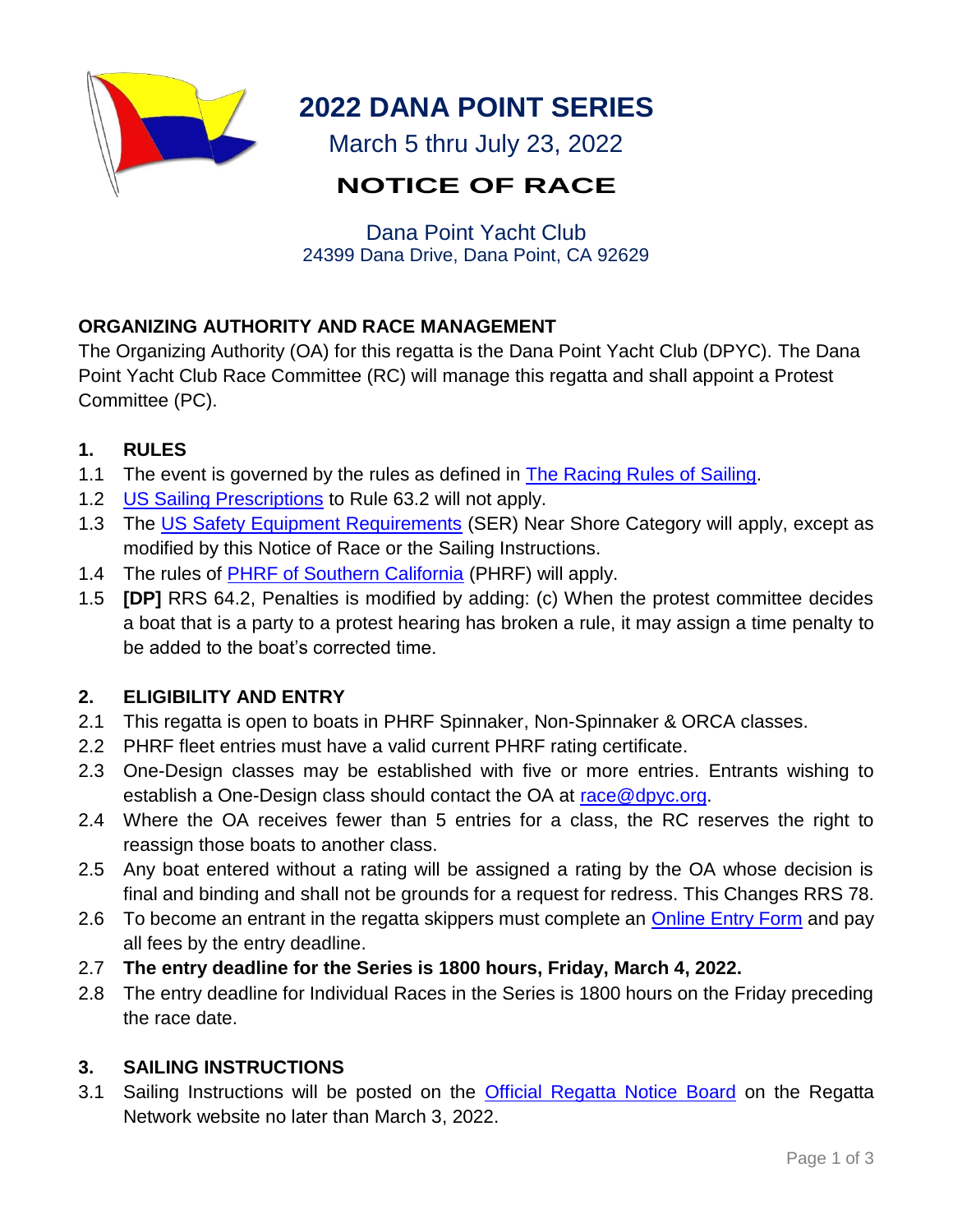- 3.2 A race packet including the Sailing Instructions and additional information will be issued to each competitor at the Skipper's Meeting on Saturday, March 5, 2022 at 0900 hours.
- 3.3 Any changes to the Sailing Instructions will be posted on the [Official Regatta Notice Board](https://www.regattanetwork.com/event/24126#_docs) by 1000 hours of the day they are to take effect.

## **4. FEES**

4.1 The entry fee for the Series is \$175. Individual Series Race entry fee is \$35.

### **5. COMPETITOR'S MEETING**

5.1 A competitor's meeting is scheduled for 0900 Saturday, March 5, 2022.

#### **6. CLASSES**

- 6.1 Classes will be based upon the type and number of entries received using PHRF Area E ratings. Any boat from outside Area E where there is no like Area E rated boat will be based upon their PHRF Regional ratings.
- 6.2 Any boat assigned a rating by the OA will be based on that assigned rating.
- 6.3 Anticipated classes are PHRF A, PHRF B, PHRF C, Non-spinnaker and ORCA.

## **7. SCHEDULE**

7.1 Dana Point Yacht Club

24399 Dana Drive, Dana Point, CA 92629 [\(Map\)](https://goo.gl/maps/ZihedzvTpMBndqE39)

**Date Race Classes Course Type** March 5 Race #1 All Random Leg March 26 Race #2 All Buoy PHRF / RLC Non-Spin & ORCA March 26 Race #3 PHRF Buoy May 7 Race #4 All Random Leg June 18 Race #5 All Buoy PHRF / RLC Non-Spin & ORCA June 18 Race #6 PHRF Buoy July 23 Race #7 All Random Leg

Seven races are scheduled (5 for Non-Spin and ORCA classes).

7.2 The first Warning Signal will be at 1155 hours on each series race date.

#### **8. COMMUNICATION**

- 8.1 The [Official Regatta Notice Board](https://www.regattanetwork.com/event/24126#_docs) is located on the [Regatta Network website.](https://www.regattanetwork.com/event/24126)
- 8.2 The Secondary Regatta Notice Board located in the Horizon Bar area upstairs at DPYC.
- 8.3 On the water, the RC may make courtesy broadcasts to competitors by VHF radio. The channel will be stated in the SIs.
- 8.4 **[DP]** From the first warning signal until the end of each race, except in an emergency, a boat shall not make voice or data transmissions and shall not receive voice or data communication that is not available to all boats.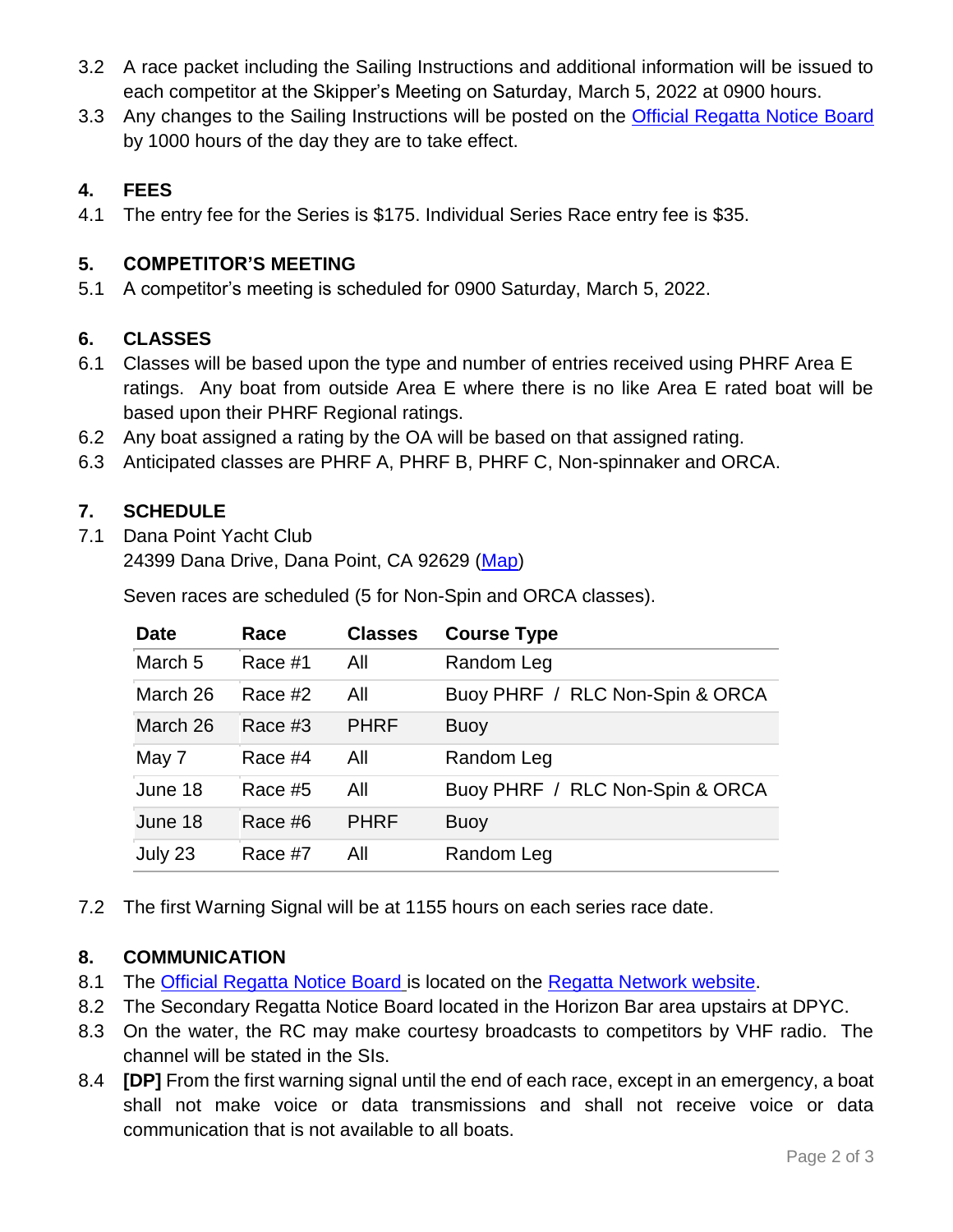## **9. VENUE**

9.1 NOR Addendum A shows the location of the event venue and the racing area.

## **10. COURSES AND RACE AREA**

- 10.1 The race area for this regatta will be as generally shown on NOR Addendum A and Dana Point Race Chart v.8.0 which will be included in the Sailing Instructions.
- 10.2 The Random Leg courses will be selected from the [Dana Point Race Chart v.8.0](https://dpyc.org/getmedia/058b4fe6-d2f1-4daf-990e-8f15db1ffb83/Race_Course_Chart_2020-09-08_1.aspx) and the W/L courses will be selected from one of the [W/L Race Charts v3.0](https://dpyc.org/On_the_Water/Racing/Course_Charts_Race_Links) which will be included in the Sailing Instructions.

## **11. SCORING**

- 11.1 The Low-Point Scoring System, RRS Appendix A will apply.
- 11.2 Buoy ratings shall be used for the windward-leeward races. Random leg races shall be scored using Random Leg ratings.
- 11.3 Boats shall be scored using PHRF Area E ratings.
- 11.4 Any boat from outside Area E where there is no like Area E rated boat will be scored using their PHRF Regional ratings.
- 11.5 Non-Spinnaker offsets will be used for all non-spinnaker classes.

#### **12. PENALTY SYSTEM**

12.1 US Sailing Prescriptions Appendix V will apply.

### **13. RISK STATEMENT**

13.1 Sailing is an activity that has an inherent risk of damage, injury and death. Competitors in this race participate entirely at their own risk. See RRS 3, Decision to Race.

#### **14. DISCLAIMER OF LIABILITY**

14.1 The race organizers (OA, RC, PC, sponsors or any other organization or official) will not be responsible for damage to any boat or other property or the injury to any competitor, including death, sustained as a result of participation in this race. By participating in this race, each competitor agrees to release the race organizers from any and all liability associated with such competitor's participation in this event to the fullest extent permitted by law.

#### **FURTHER INFORMATION**

**Regatta Chair & PRO, David Bolton** [bolton29er@gmail.com](mailto:bolton29er@gmail.com) 949.697.1360

**Dana Point Yacht Club** 949.496.2900 [www.dpyc.org](http://www.dpyc.org/)

**DPYC Race Co-Chairs** Mike Hatcher, John Berry & David Bolton [race@dpyc.org](mailto:race@dpyc.org?subject=Harbor%20Championships)